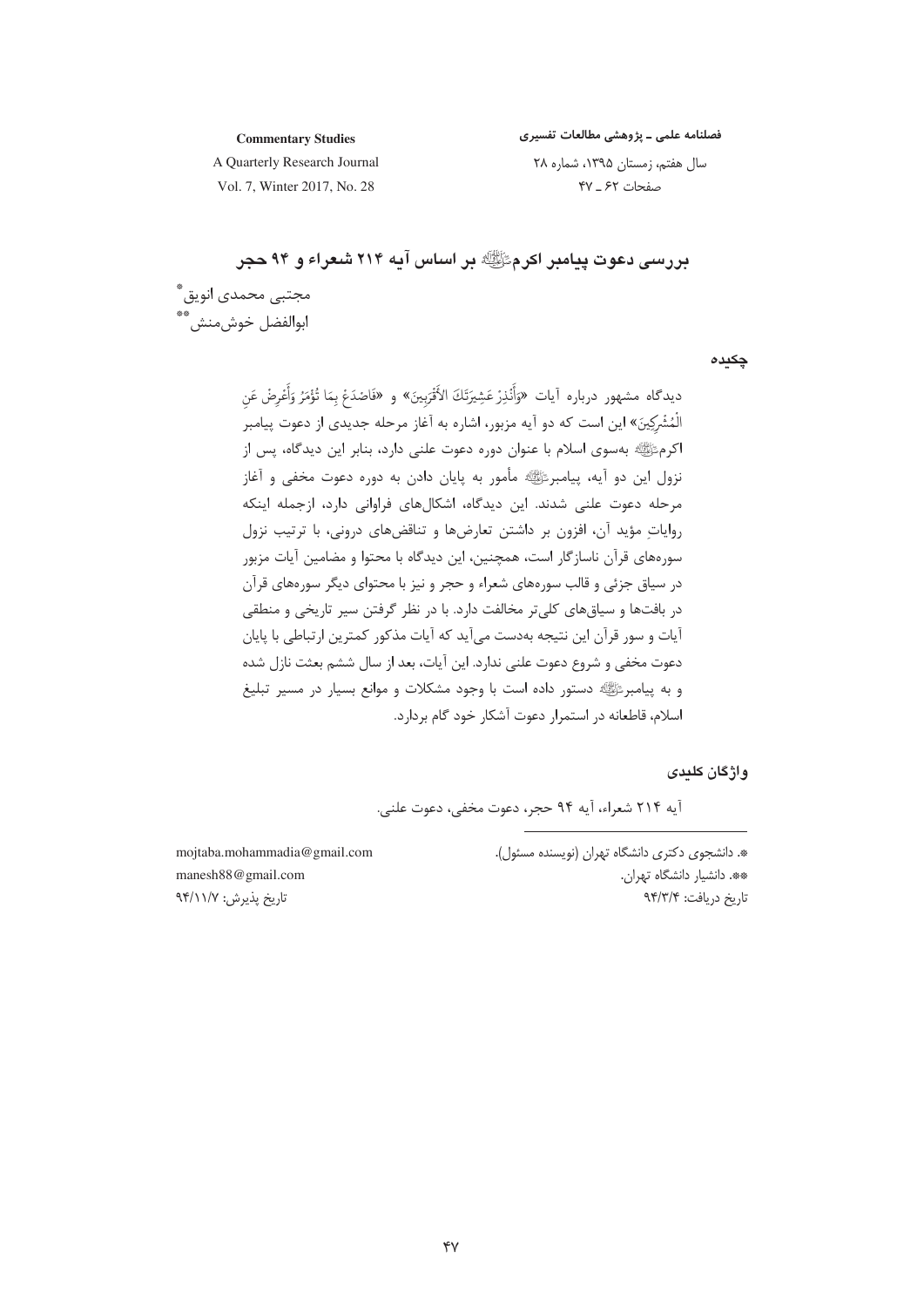#### طرح مسئله

در قرآن کریم دو آیه وجود دارد که اغلب مفسران آنها را ناظر به شروع «دعوت علنی» پیامبر اکرم دانستهاند. (بنگرید به: طبری، ۱۴۱۲: ۱۴ / ۴۷ ـ ۴۶: این جوزی، ۱۴۲۲: ۲ / ۴۵۵؛ بحرانی، ۱۴۱۶: ۳ / ۳۸۹؛ حویزی، ۱۴۱۵: ۳ / ۳۲ \_ ۳۱؛ طباطبایی، ۱۴۱۷: ۱۲ / ۱۹۴) طبق این دیدگاه که بر پایه روایات تفسیری استوار است، پیامبر اکرمﷺ پس از طی دوره سه ساله »دعوت مخفی»، با نزول آیه «وَاَنْذِرْ عَشِيَرتَكَ الْأَقْرَبِينَ» (شعراء / ٢١۴) موظف به دعوت خویشاوندان نزدیک خود به اسلام شد و در نهایت پس از نزول آیه «فَاصْدَعْ بِماٰ تُؤْمَرُ وَاَعْرِضْ عَنِ الْمُشْرِكِينَ» (حجر / ٩۴) به تبليغ همگاني و آشكار پرداخت.

سخن فوق با توجه به موقعيت آيات «وَاَنْدِرْعَشِيَرَتَكَ الْأَفْرَبِينَ» و «فَاصْدَعْ بماٰ تُؤْمَرُ وَاَعْرِضْ عَن الْمُشْرِكِينَ» در ترتیب نزول قرآن کریم ـ که به ترتیب در سورههای شعراء و حجر قرار دارند ـ و با توجه به مضامین این آیات در سیاق های جزئی و کلی، جای مناقشه بسیار دارد. نوشتار حاضر در صدد پاسخ دادن به این پرسش است که آیا دو آیه مذکور، ناظر به شروع «دعوت علنی» پیامبر اکرمﷺ هستند یا دلالت دیگری دارند؟

# **الف) آمه** «وَأَنْذرْ عَشِيَرْتَكَ الْأَقْرَبِينَ»

روايات تفسيري أيه «وَأَنْذِرْ عَشِيَرْتَكَ الْأَفْرَبِينَ» بيانگر أن است كه ييامبر اكرمﷺ پس از نزول اين أيه، خویشاوندان خود را فراخواند و به اسلام دعوت کرد، در این باره دو دسته روایت وجود دارد که در ذیل به ذکر آنها پرداخته ميشود.

#### یک. روایات گروه نخست

دسته نخست از این روایات بیانگر آن است که پیامبر اکرمﷺ پس از نزول این آیه افرادی را گرد هم آورد و آنان را بهسوی اسلام دعوت کرد، نمونههای این روایات عبارتند از:

#### ١. ابن عباس مي گويد:

زماني كه آيه «وَأَنْذِرْ عَشِيَرَتَكَ الْأَقْرَبِينَ» نازل شد، رسول خدا بر فراز كوه صفا رفت و فرمود: اي فرزندان فلان، اي فرزندان عبدالمطلب، اي فرزندان عبدمناف... آيا اگر بگويم در سراشیبی این کوه سپاهی است، سخن مرا تصدیق میکنید؟ گفتند: از تو دروغی نشنیدهایم. سپس فرمود: من ترساننده شما از عذابی دردناک هستم. ابولهب گفت: وای بر تو، آیا بههمین خاطر ما را خواندهای؟ پس سوره «تبت یدا ابی لهب و تب» نازل شد. (طبری، ۱۳۸۷: ۲ / ۳۱۹؛ طبرسی، ۱۳۷۲: ۷ / ۳۲۳).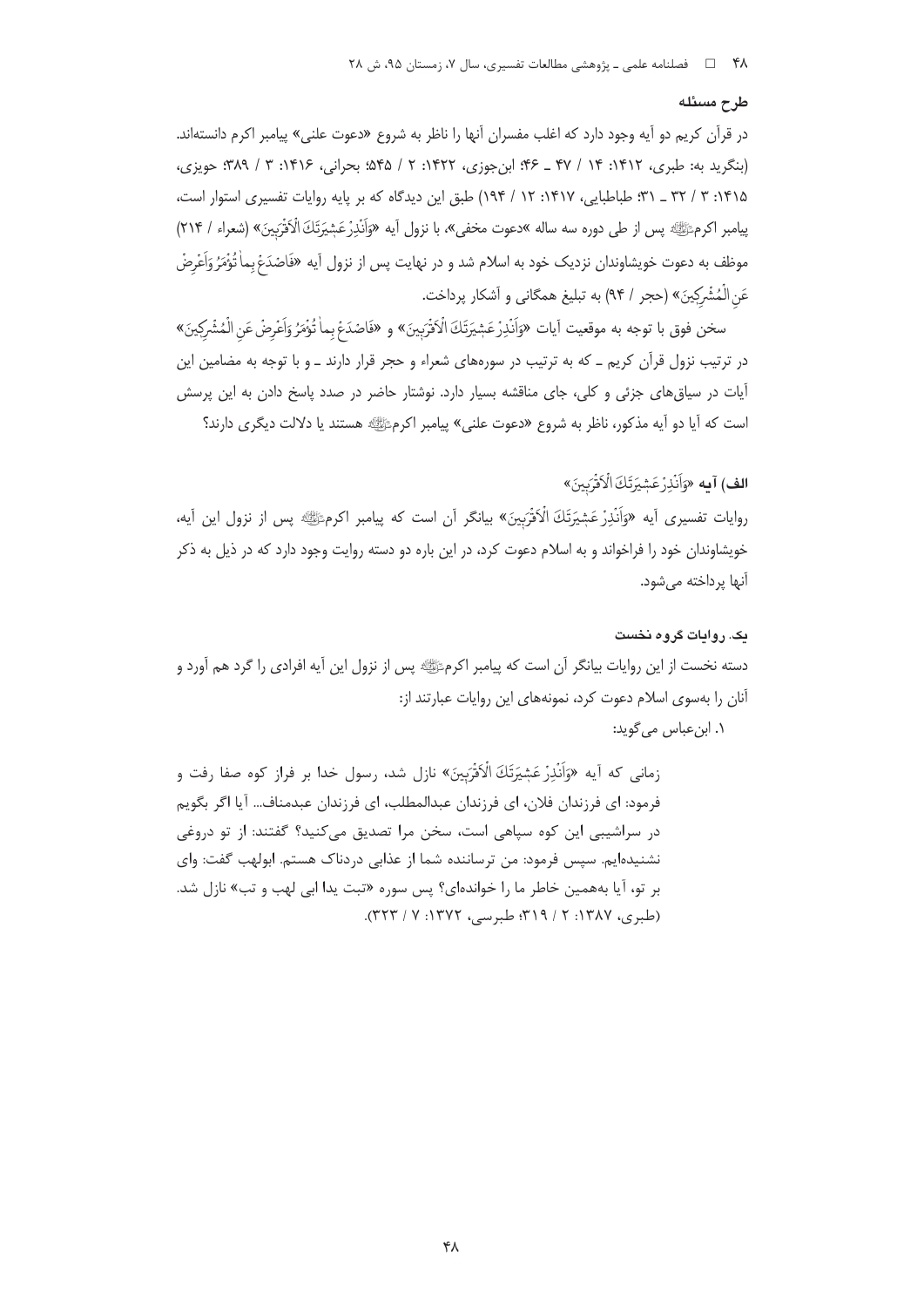٢. از ابوهريره روايت شده است:

هنگامی که آیه «وَاَنْذِرْ عَشِيَرتَكَ الْأَفْرَبِينَ» نازل شد، پیامبر اکرمﷺ فرمود: ای گروه قریش، خود را از آتش نجات دهید که من مالک کوچکترین نفع و ضرری برای شما نیستم. ای گروه بنی کعب، … ای گروه بنی قصی، … ای گروه بنی عبد مناف، … ای فرزندان عبدالمطلب، خود ۱٫ از آتش نجات دهید که من مالک کوچکترین نفع و ضرری برای شما نیستم. ای فاطمه بنت محمد، خود را از آتش نجات ده که من مالک نفع و ضرري براي تو نيستم ... (سيوطي، ۱۴۰۴: ۵ / ۹۵).

۰۳. طبرانی و این مردویه از ابو امامه روایت کردهاند:

هنگامی که آیه «وَأَنْذِرْعَشِيَرَتَكَ الْأَفْرَبِينَ» نازل شد، رسول اکرمﷺ خطاب به بنی هاشم فرمود: ای بنی هاشم، خود را از آتش نجات دهید و در آزادی خود بکوشید؛ زیرا من نزد خدا مالک چیزی برای شما نیستم. سپس رو به اهلبیت خود کرد و گفت: ای عایشه و ای حفصه و ای امسلمه وای فاطمه بنت محمد و ای عمه رسول خدا، ام زبیر، خود را از خدا خریداری کنید و در آزادی خود بکوشید؛ زیرا من نزد خدا مالک چیزی برای شما نیستم و کاری از من ساخته نیست. (همان: ۵ / ۹۶ و ۹۷)

۴. از ابن عباس نقل شده است:

هنگامي كه آيه «وَاَنْذِرْعَشِيَرَتَكَ الْأَفَّرَبِينَ» نازل شد پيامبر اكرمﷺ قبيله قبيله نزديكان خود ,ا به اسلام دعوت کرد. (همان: ۵ / ۹۶)

## دو. روايات گروه دوم

روایات دیگر در ارتباط با آیه «وَاَنْذِرْعَشِیَرَتَكَ الْاَفْرَبِینَ» روایات مشهوری هستند که مربوط به قضیه یوم الدار (يوم الانذار) مي شود. طبق اين روايات، پس از نزول آيه «وَاَنْذِرْ عَشِيَرَتَكَ الْأَقْرَبِينَ»، پيامبر اكرمﷺ مأمور به انذار خویشاوندان نزدیک خود می شود. علیﷺ به دستور پیامبر، طعامی آماده می کند و خویشاوندان را در یک مهمانی گردهم میآورد تا فرمان خدا به آنان ابلاغ شود. در این مجلس پس از وقوع اتفاقاتی چند پیامبر اکرمﷺ لب به سخن می گشاید و به قوم خود می گوید: «کدامیک از شما در امر رسالت مرا یاری می کند تا برادر و وصی و جانشین من باشد؟» علیﷺ اعلام آمادگی می کند و پیامبر اکرمﷺ در نهایت او را بهعنوان جانشین و برادر خود معرفی می کند.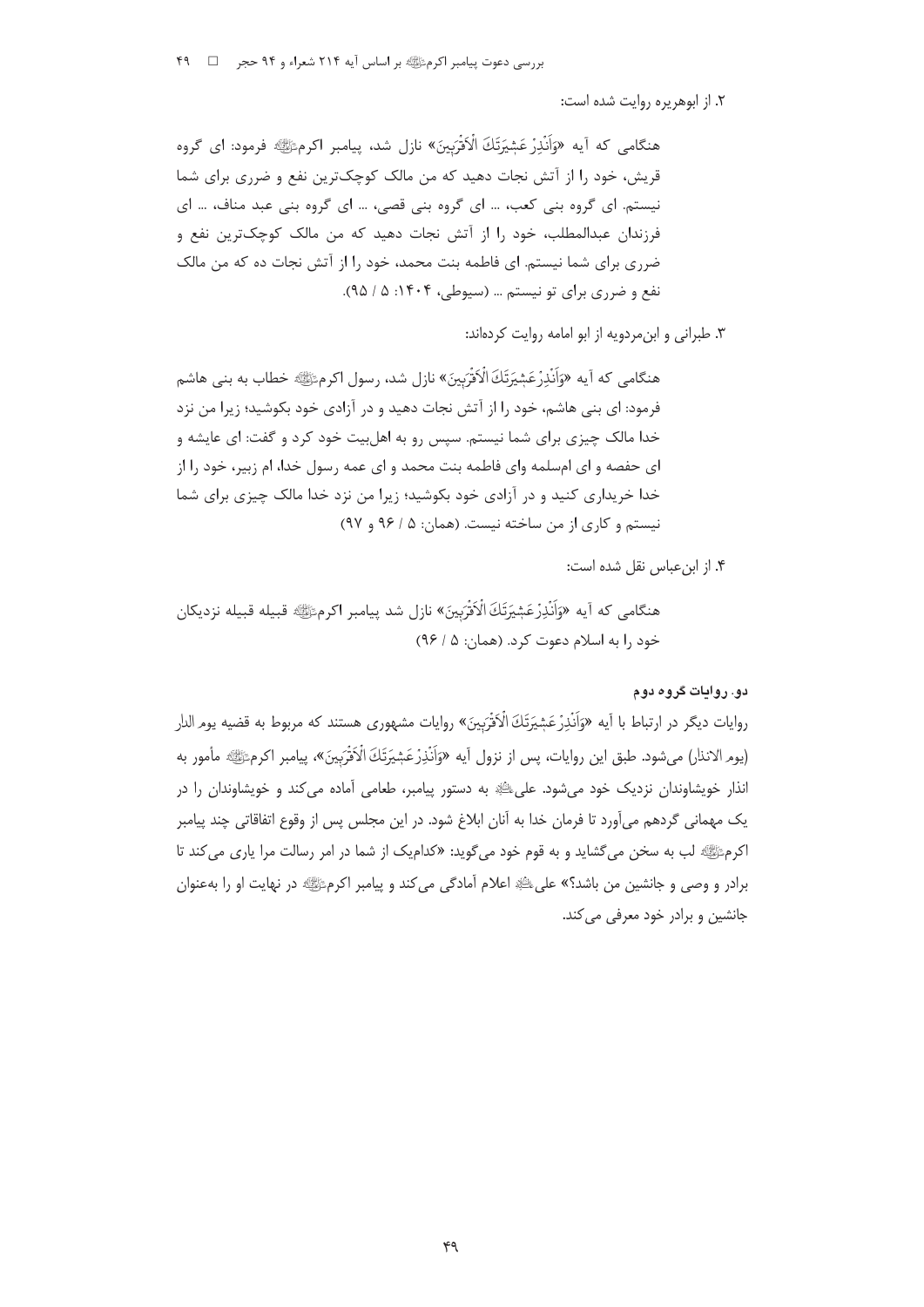نمونه این روایات عبارت است از:

ـ ابنءباس از على ﷺ نقل كرده است: «هنگامي كه آيه «وَأَنْذِرْ عَشِيَرَتَكَ الْأَقْرَبِينَ» نازل شد، پیامبر اکرم مرا خواند و فرمود: ای علی، خدا دستور داده است خویشاوندان نزدیک خود را بيم دهم؛ از اين رو، سخت در مضيقه قرار گرفتهام. مي دانستم اگر آنان را به اين امر بخوانم، برخی را خوش نمیآید، بههمین جهت خاموش ماندم تا اینکه جبرئیل آمد و گفت: اگر کاری را که به آن امر شدی، انجام ندهی؛ پروردگارت تو را عذاب خواهد کرد. پس (ای علی) ظرفی از طعام آماده کن، ران گوسفندی در آن نه و ظرفی از شیر پر کن و سپس فرزندان عبدالمطلب را بخوان تا برای آنان سخن بگویم. علی اللهِ می گوید: فرمان رسول خدا را انجام دادم و آنان را فراخواندم که در آن زمان حدود چهل نفر بودند. عموهای آن حضرت؛ یعنی ابوطالب، حمزه، عباس و ابولهب نیز در مجلس حضور داشتند. زمانی که همه گرد آمدند، طعام را آوردم و پیامبر اکرم تکهای از گوشت را برداشت و به دندان کشید و در اطراف ظرف نهاد و گفت: با نام خدا شروع کنید. همه قوم از آن خوردند و سیر شدند، در حالی که چیزی از غذا کم نشده بود و فقط اثر دستهایشان بر آن بود. سوگند به خدا این در حالی بود که تنها یکی از آنان در حالت عادی به اندازه همه غذایی که آماده شده بود، می خورد. آنگاه رسول اکرم فرمود: قوم را نوشیدنی بیاور. ظرف شیر را آوردم. همگی از آن نوشیدند و سیراب شدند. این در حالی بود که هر یک از آنها به تنهایی در حالت عادی آن مقدار شیر را می خورد. زمانی که رسول خدا خواست سخن بگوید، ابولهب پیش دستی کرد و گفت: رفیقتان شما را جادو کرد. آنگاه افراد پراکنده شدند و رسول خدا بر ایشان سخن نگفت. فردای آن روز، پیامبر به من فرمود: ای علی، … طعامی مثل آنچه آماده کرده بودی فراهم کن و دوباره آنان را نزد من بخوان. على مي گويد: اين كار را انجام دادم و قوم را جمع كردم. آنگاه بهدستور رسول خدا ظرف غذا را پیش نهادم. همان کاری را که روز قبل کرده بود، انجام داد و آنان از غذا خوردند تا اینکه کاملاً سیر شدند. آنگاه فرمود: ایشان را نوشیدنی بیاور، ظرف شیر را بردم و آنان نوشیدند تا اینکه سیراب شدند. پس از آن، رسول خدا لب به سخن گشود و گفت: ای فرزندان عبدالمطلب، سوگند به خدا در میان عرب کسی بهتر از آنچه را که من برای شما آوردهام، نیاورده است. خیر دنیا و آخرت را برای شما آوردهام. خدا به من دستور داده است شما را بهسوی او دعوت کنم. کدام یک از شما مرا در این امر یاری میکند تا برادر و وصی و جانشین من باشد؟ همگی خاموش ماندند و من كه از همه آنان از لحاظ سنى كمتر بودم، پاسخ دادم: اى پيامبر خدا من براى اين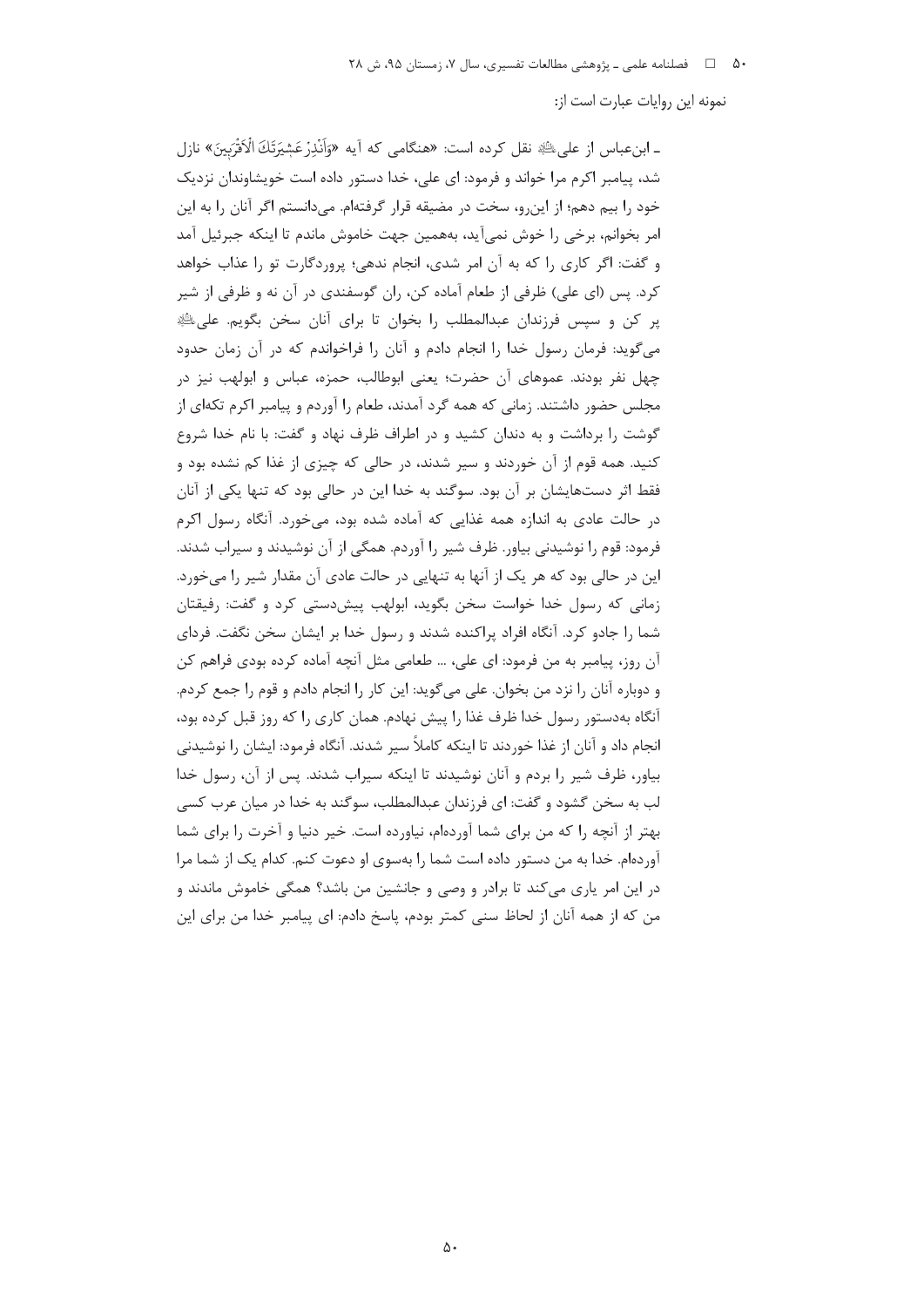بررسی دعوت پیامبر اکرمﷺ بر اساس آیه ۲۱۴ شعراء و ۹۴ حجر ۔ □ ۵۱۰

کار وزير تو مے شوم. رسول خدا دست مرا گرفت و گفت: ايشان، برادر و وصے و جانشين من است. سخن او را بشنوید و از وی اطاعت کنید. پس از آن، قوم برخاستند در حالی که میخندیدند و با تمسخر به ابوطالب میگفتند: به تو دستور داد که از فرزند خود اطاعت كني. (طبري، ١٣٨٧: ٢ / ٣٢٢ ـ ٣١٩؛ سيوطي، ١۴٠۴: ۵ / ٩٧).

بِرِ دِيسِي روايات تفسيرِي أيه «وَأَنْذِرْ عَشِيَرَتَكَ الْأَفْرَبِينَ»

## ۰٫۱ وایات گروه اول

دسته اول از روایات ناظر به آیه «وَاَنْدِرْ عَشِیَرَتَكَ الْاَقْرَبِینَ»، در دورههای بعد، به اشتباه از سوی راویان و ناقلان احادیث با این آیه مرتبط دانسته شده است. ٰ قرینه این سخن، روایتی است که داستان مشابه؛ یعنی رفتن پيامبر اكرمﷺ بر فراز كوه صفا و دعوت مردم را بدون اشاره به آيه «وَأَنْذِرْ عَشِيَرَتَكَ الْأَفَرَبِينَ» نقل کرده است. در این روایت، ابنعباس میگوید:

روزي پيامبر اكرم بر فراز صفا رفت و گفت: «يا صباحاه»، قريش نزد او گرد آمدند. پیامبر فرمود: اگر به شما خبر دهم که دشمن صبح یا شام به شما پورش میبرد، آیا گفته مرا تصديق مي كنيد؟ گفتند: بلي، رسول اكرم فرمود: من ترساننده شما از عذابي دردناک هستم. در این لحظه ابولهب گفت: وای بر تو، آیا برای همین ما را خواندهای؟ سپس سوره «تَبَّتْ يَدَاأَلِي لَهَبِ وَتَبَّ» نازل شد. (طبري، ١٣٨٧: ٢ / ٣١٩)

اشکالی که در تطبیق این روایات با آیه «وَاَنْدِرْعَشِیَرَتَكَ الْاَقْرَبِینَ» وجود دارد این است که آیه، انذار را متوجه عشیره نزدیک پیامبر کرده است؛ حال آنکه در برخی از این روایات از جمله در روایت پایانی، اشاره به انذار قریش بهصورت عام شده است. (طباطبایی، ۱۴۱۷: ۱۵ / ۳۳۴) در اینجا ناسازگاری میان آیه و روایات مشهود است. عشیره نزدیک پیامبر اکرم، فرزندان عبدالمطلب یا فرزندان هاشم هستند، حال آنکه برخی از این روایات تصریح دارد که پیامبر اکرمﷺ قبیله قبیله مشرکان را بهسوی اسلام دعوت کرده است. (همان)

در برخي از اين روايات آمده است كه پيامبر اكرمﷺ پس از نزول آيه «وَأَنْذِرْ عَشِيَرَتَكَ الْأَقْرَبِينَ»، همسران و خانواده خود از جمله عایشه، حفصه، امسلمه و فاطمه را به اسلام دعوت کرده است، حال آنکه این أيه به اتفاق دانشمندان، مكي است. حضور همسران پيامبر اكرمﷺ در اين روايات چگونه قابل توجيه است

١. اين روايات نمي¤وانند با آيه »وَأَنْذِرْ عَشِيرَتَكَ الْأَقْرَبِينَ» مطابقت داشته باشند؛ زيرا از لحاظ محتوايي سازگاري لازم را با یکدیگر ندارند. (طباطبایی، ۱۴۱۷: ۱۵ / ۳۳۴)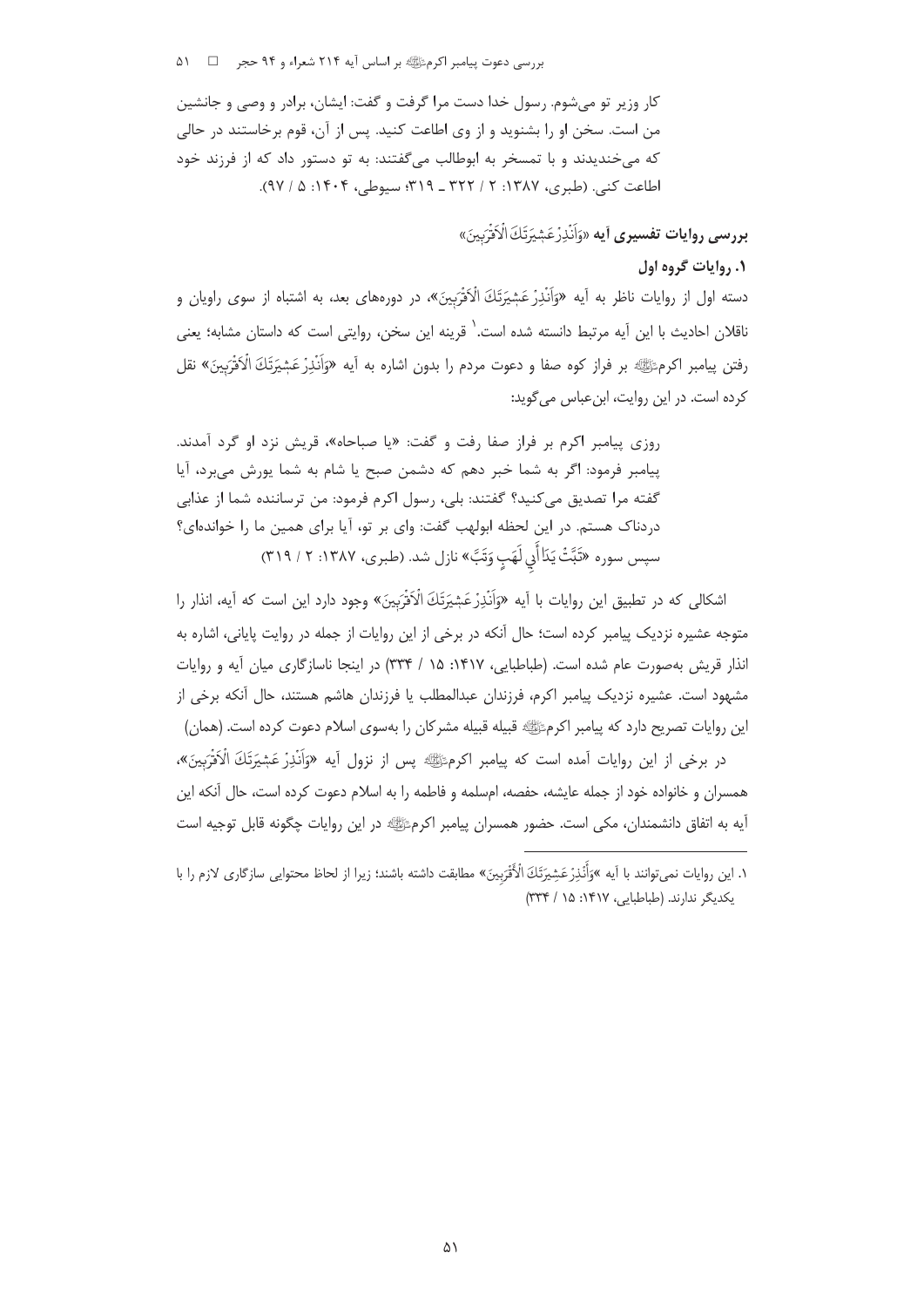در حالي كه پيامبر اكرمﷺ در مدينه با آنان ازدواج كرده است و دخترش فاطمه نيز در آن هنگام سن و سال چندانی نداشته است که پیامبر او را به این صورت مورد خطاب قرار دهد و به اسلام دعوت کند. (طباطبایی، ۱۴۱۷: ۱۵ / ۳۳۵؛ حسنی، بی تا: ۱۲۴) علاوه بر این، همسران رسول خدا، مسلمان بودند و دعوت آنان برای نخستین بار به دین اسلام وجهی نداشته است.

#### ۲. روایات گروه دوم

روايات دسته دوم كه اشاره به جلسه انذار خويشاوندان و قضيه يوم الدار (يوم الانذار) مي كنند، روايات صحيح و قابل قبولی هستند، اما نمی¤وان أنها را ناظر به شروع دعوت علنی پیامبر اسلامﷺ در نزد خویشاوندان دانست. قرینههای درونی این روایات، مؤید این مطلب است. این روایات به وضوح بیان می کنند که ابولهب بلافاصله پس از صرف غذا و قبل از آنکه رسول خدا سخنی بگوید، بر آن حضرت پیشی گرفته و او را متهم به سحر کرده است. این مطلب نشان از آگاه بودن آنان از دعوت اسلامی دارد. (یوسفی غروی، ۱۴۱۷: ۱ / ۴۰۸) ابولهب در جلسه خویشاوندان نزدیک، قبل از اینکه پیامبر اکرمﷺ سخنی بگوید، دشمنی خود را با آن حضرت آشکار می کند، حال آنکه در صورت آگاه نبودن او از محتوای رسالت پیامبر، چنین خصومتی از سوی او در آن مهمانی بی،مورد بود. محتوای جلسهای که روایت از آن سخن می گوید به هیچ وجه با دعوت اولیه بەسوی اسلام سازگار نیست؛ روایت مورد نظر بیانگر آن است که پیامبر در این جلسه برای خود جانشین تعیین کرده است، در حالی که اگر قضیه دعوت نخستین بود آن حضرت باید آنان را به پذیرش اسلام و اقرار به رسالت خود دعوت می کرد و در این باره از آنان بیعت می گرفت (همان).

در برخی از این روایات آمده است که پیامبر اکرمﷺ پس از صرف غذا به مهمانان گفته است: ای فرزندان عبدالمطلب، من بەصورت خاص بەسوى شما و بەصورت عام بەسوى مردم مبعوث شدەام. (طبرى، ۱۴۱۲: ۲ / ۳۲) چنین تعبیری مخالف با آموزههای قرآنی و روح دعوت اسلامی است که همواره به عدم تبعیض بین نزدیکان و بیگانگان تشویق کرده است. لازم به ذکر است که در ادامه، در ارتباط با امر به انذار خویشاوندان بهصورت خاص از سوی قرآن کریم و تفسیر صحیح آن مطالبی بیان خواهد شد.

# **تفسير صحيح آيه** «وَأَنْذِرْ عَشِيَرَتَكَ الْأَفَرَّبِينَ»

«وَاَنْذِرْ عَشِيَرْتَكَ الْآقَرْبِينَ»، آيه ٢١۴ سوره شعراء است. اشكالهاى مهم و اساسى هر دو دسته از روايات وارد شده درباره این آیه، این است که روایات مذکور با ترتیب نزول سوره شعراء و نیز با محتوای آیات این سوره و آیات نازل شده قبل از آن همخوانی و تناسب ندارند.

بر اساس روایات ترتیب نزول، سوره شعراء در مرتبه چهل و هفتم قرار دارد. (معرفت، ۱۴۱۵: ۱/ ۱۳۶)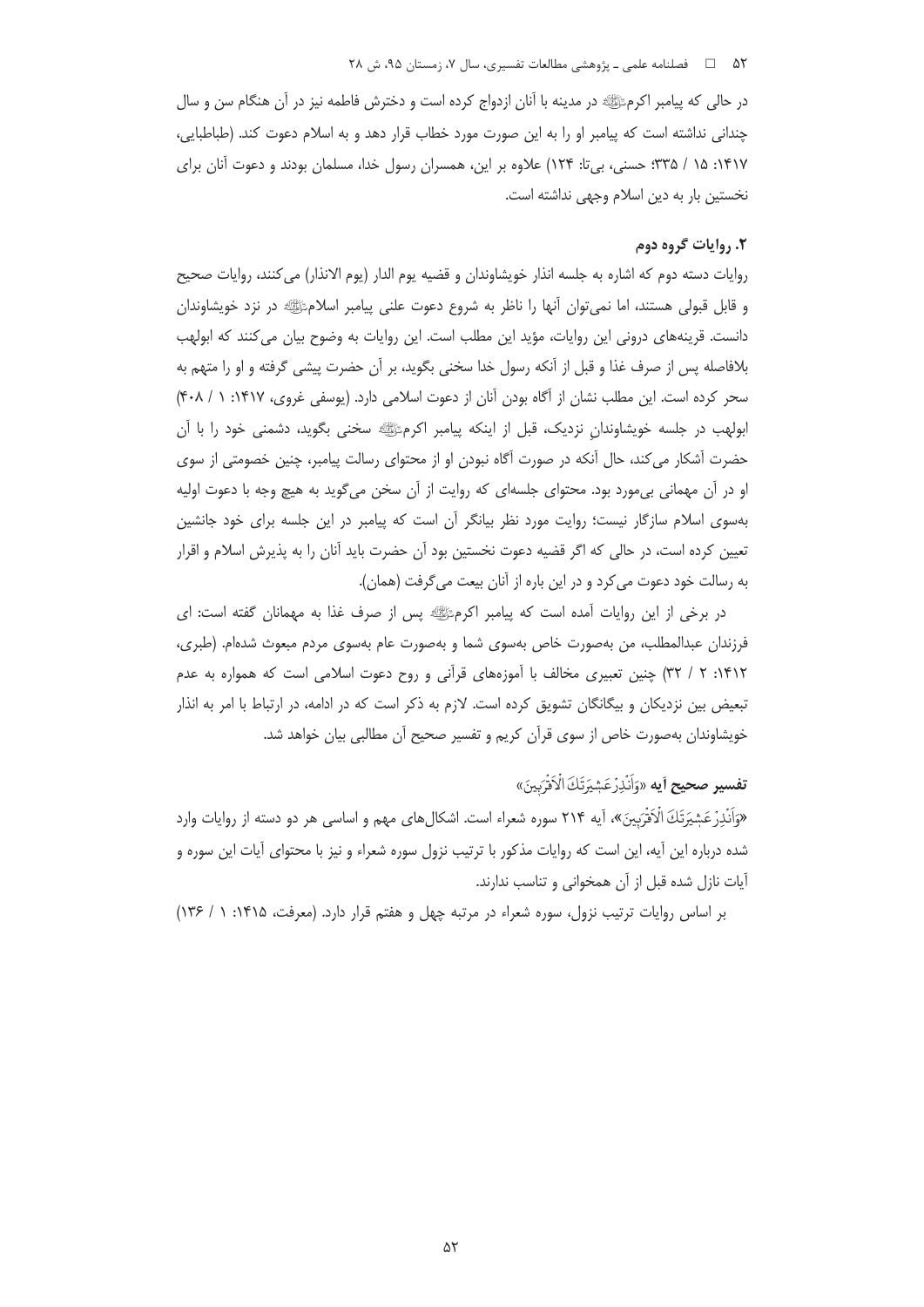بررسی دعوت پیامبر اکرمﷺ بر اساس آیه ۲۱۴ شعراء و ۹۴ حجر ۔ □ ۵۳

بسیار بعید است که در طول سه سال دعوت مخفی، این اندازه از قرآن نازل شده باشد، خاصه آنکه گروهی كه اصرار بر «دعوت مخفى» دارند بعضاً بر فترت وحي در سه سال نخست بعثت نيز تأكيد مي كنند. (بنگريد به: طبري، ١٣٨٧: ٢ / ٣٠٠ \_ ٢٩٩) تعداد كلمات قرآن نيز تا سوره چهل و هفتم تقريباً ١۵٠٠٠ كلمه است كه چیزی حدود یک پنجم از کل قرآن را شامل میشود که باز احتمالی بعید و دور از ذهن است.

از لحاظ محتوايي نيز آيه «وَأَنْذِرْ عَشِيَرَتَكَ الْأَقْرَبِينَ» نمي تواند ناظر به ابتداي دعوت علني باشد؛ زيرا پيش از نزول این آیه در همین سوره شعراء و در سورههای قبل از آن، آیاتی نازل شدهاند که بهصراحت تمام دلالت بر آشکار بودن دعوت اسلامی در زمان نزول خود دارند. از جمله آنها میٍتوان به آیات سورههای طه و واقعه اشاره کرد.

آیات آغازین سوره شعراء بهروشنی دلالت بر آشکار بودن دعوت اسلام در زمان نزول خود دارند. این أيات، بيانگر نهايت تلاش پيامبر اكرمﷺ در جهت ايمان أوردن مشركان مكه هستند: «لَعَلَّكَ بِاٰخِعٌ نَفْسَكَ أَلَّا يَكُونُوا مُؤْمِنِينَ ۞ اِنْ نَشَأْ نُنَّزِلْ عَلَيْهِمْ مِنَ السَّماْءِ ءاٰيَةً فَظَلَّتْ اَعْنافُهُمْ لَها خاضِعِينَ ۞ وَما يَأْبَيهِمْ مِنْ ذِكْرِمِنَ الرَّحْمٰنِ مُحْدَثٍ إلَّا كانُوا عَنْهُ مُعْرِضِينَ ۞ فَقَدْ كَذَّبُوا فَسَيَأْتِيهِمْ اَنْبِأَءُ ما كانُوا بِهٖ يَسْتَهْزِءُونَ» (شعراء / ۶ \_ ٣). أيات .<br>مذکور، تقابل پیامبر و مشرکان مکه را به تصویر میکشند و بیان میکنند که مشرکان در مقابل تلاش پیامبر براي هدايت آنان، دست به تكذيب و استهزاء مي;دند و دعوت آن حضرت را نمي پذيرفتند.

سوره شعراء با پیوستگی خاص خود سنن قرون پیشین را بهصورت تطبیقی و مقایسهای با نظم و ترتیبی شگفت در کنار هم آورده است. این سوره علاوه بر ذکر دعوت شماری از پیامبران پیشین، در پایان از دعوت و تبلیغ پیامبر اسلام بهعنوان خاتم انبیاء سخن میگوید، دعوتی که عصاره دعوتهای پیشین و برتر و موفقتر از آنها است. خدا در این سوره هنگامی که به ذکر دعوت پیامبر اکرمﷺ می رسد، تعابیری بس بزرگتر و بس والاتر بهکار میبرد، چنان که اگر موسیﷺ در آغاز سوره از «وَيَصٖيقُ صَدْرِي وَلاٰ يَنْطَلِقُ لِساٰنِ» مي6ويد؛ خدا در اواخر سوره شعراء \_ قبل از دعوت پيامبر به انذار خويشان خود \_ از «وَاِنَّهُ،لَتَنْزِيلُ رَبّ الْعالَمينَ \* نَزَلَ بِهِ الرُّومُ الْأَمِينُ \* عَلٰى قَلْبِكَ لِتَكُونَ مِنَ الْمُنْذِرِينَ \* بِلِساٰنٍ عَرَبٍّ مُبِينٍ» (شعراء / ١٩٥ ـ ١٩٢) سخن مي گويد. آیات سوره شعراء کمترین تناسبی با موضوع دعوت مخفی ندارند. بیان سراسر سوره، بیم و انذار است، نه ملاطفت و ملاحظه شخصی. همچنین سوره واقعه که در ترتیب نزول، قبل از سوره شعراء قرار دارد، (رک: ابن ضریس، ۱۴۰۸: ۳۴؛ سیوطی، ۱۴۲۱: ۱ / ۱۱۱) کوچکترین نشانی از دعوت مخفی ندارد.

پیش تر گذشت که در ارتباط با تفسیر آیه «وَاَنْدِرْعَشِیَرَتَكَ الْاَفَرَبِینَ»، دسته نخست روایات ــ یعنی روایاتی كه مي گويند رسول اكرمﷺ پس از نزول اين آيه به بلندي رفته و مردم را قبيله قبيله به اسلام دعوت كرده است \_ ناظر به واقعه|ی مستقل است که به مرور زمان، به اشتباه، در ارتباط با این آیه بهکار رفته است.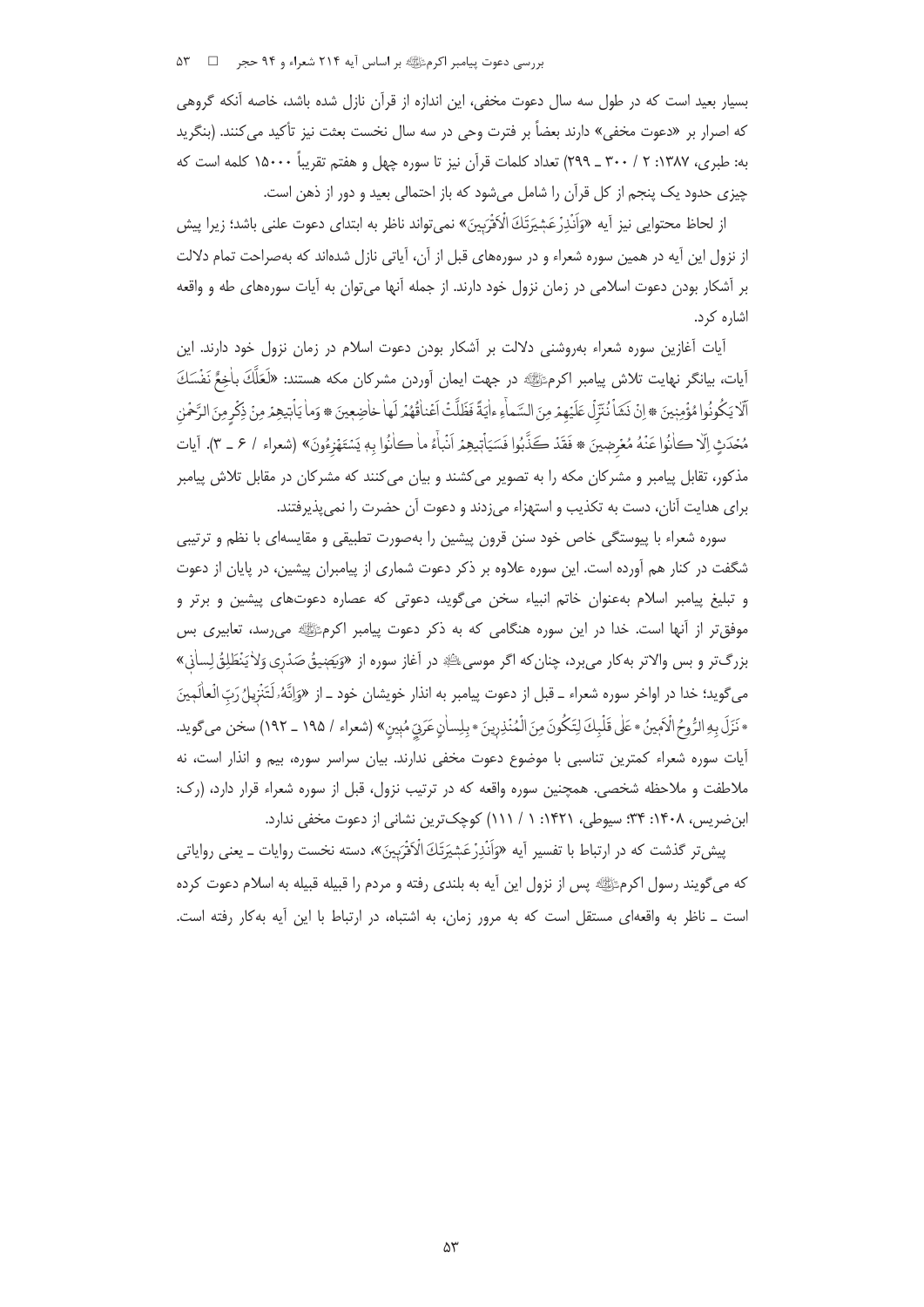روایات دسته دوم نیز که می گویند پیامبر، چهل تن از خویشاوندان خود را در یک مهمانی گرد آورد و در انتها، على عليه را به جانشيني انتخاب كرده است، هرچند روايات درستي است؛ اما نمي تواند ناظر به ابتداي دعوت علني پيامبر اکرمﷺ باشد؛ زيرا با توجه به نکاتي که گفته شد، آيه «وَاَنْدِرْعَشِيَرَتَكَ الْاَقْرَبِينَ» نه در سال سوم بعثت نازل شده و نه می تواند ناظر به ابتدای دعوت علنی خویشاوندان باشد. پیامبر اکرمﷺ قبل از نزول این آیه، بارها خویشاوندان خود را به اسلام دعوت کرده بود و آنان کاملاً با رسالت آن حضرت آشنایی داشتند. امر به کار رفته در آیه، امر به آغاز دعوت نیست؛ بلکه امر به انذار است. کاری هم که رسول خدا در آن جلسه انجام داد منطبق با دعوت اوليه نبود؛ زيرا آن حضرت خويشاوندان نزديك خود را فراخواند و از ميان آنان برای خود وزیر و جانشین انتخاب کرد و به این شکل، با اًنان اتمام حجت کرد. از امر به انذار خویشاوندان در آيه نمي¤وان دعوت ابتدايي را نتيجه گرفت؛ زيرا انذار، مخصوص دعوت اوليه بهسوى چيزى نيست؛ انذار و تبشیر، یک امر مستمر است که همواره در طول دوران رسالت پیامبر وجود داشته است. لفظ انذار در آیات مدنی نیز به کرّات بهکار رفته است. (برای نمونه بنگرید به: بقره / ۶)

ذکر خویشاوندان نزدیک در آیه، علی رغم گفته برخی از روایات بهمعنای اعمال تبعیض بین خویشان پیامبر و دیگر افراد نیست، بلکه بیانگر آن است که در دعوت الهی تساهل و تسامح و مراعات نزدیکان جایگاهی ندارد. امر به انذار بستگان نزدیک پیامبر، نشان از یکسان بودن اطرافیان دور و نزدیک از نظر اسلام دارد. درواقع آيه «وَاَنْذِرْ عَشِيَرَتَكَ الْأَفْرَبِينَ» نه يک امتياز، بلکه نوعي تهديد براي خويشاوندان پيامبر بود و نمی توان از آن، شروع دعوت اسلام از خویشاوندان پیامبر را نتیجه گرفت. این آیه بهمعنای دفع توهم تساهل و نرمی و تبعیض در قبال خویشاوندان است. (طبرسی، ۱۳۷۲: ۷ / ۳۲۲: اندلسی، ۱۴۲۰: ۸ / ۱۹۷؛ طباطبایی،  $(177) - 197$  / 10:141

ز**مان و مكان نزول أيه** «وَأَنْذِرْ عَشِيَرَتَكَ الْأَفْرَبِينَ»

در تفسیر فرات کوفی، روایتی از ابورافع وارد شده است که دلالت دارد مکان برگزاری جلسه انذار خویشاوندان در شعب ابوطالب بوده است. <sup>۱</sup> ابورافع می گوید: «رسول خدا فرزندان عبدالمطلب را در شعب ــ در حالی که آنان در آن زمان چهل مرد بودند ــ گرد آورد و برای آنان پای گوسفندی را آماده نمود …» (فرات کوفی، ۱۴۱۰: ۳۰۳). یکی از محققان بر اساس این روایت، تاریخ انذار خویشاوندان نزدیک از سوی پیامبر را پس از

١. ظاهراً ابورافع، راوي ناظر و بے واسطه در جلسه انذار بوده است. اين شخص، غلام عباس بن عبدالمطلب و جزء ميهمانان حاضر در جلسه بود. (یوسفی غروی، ۱۴۱۷: ۱ / ۴۰۸)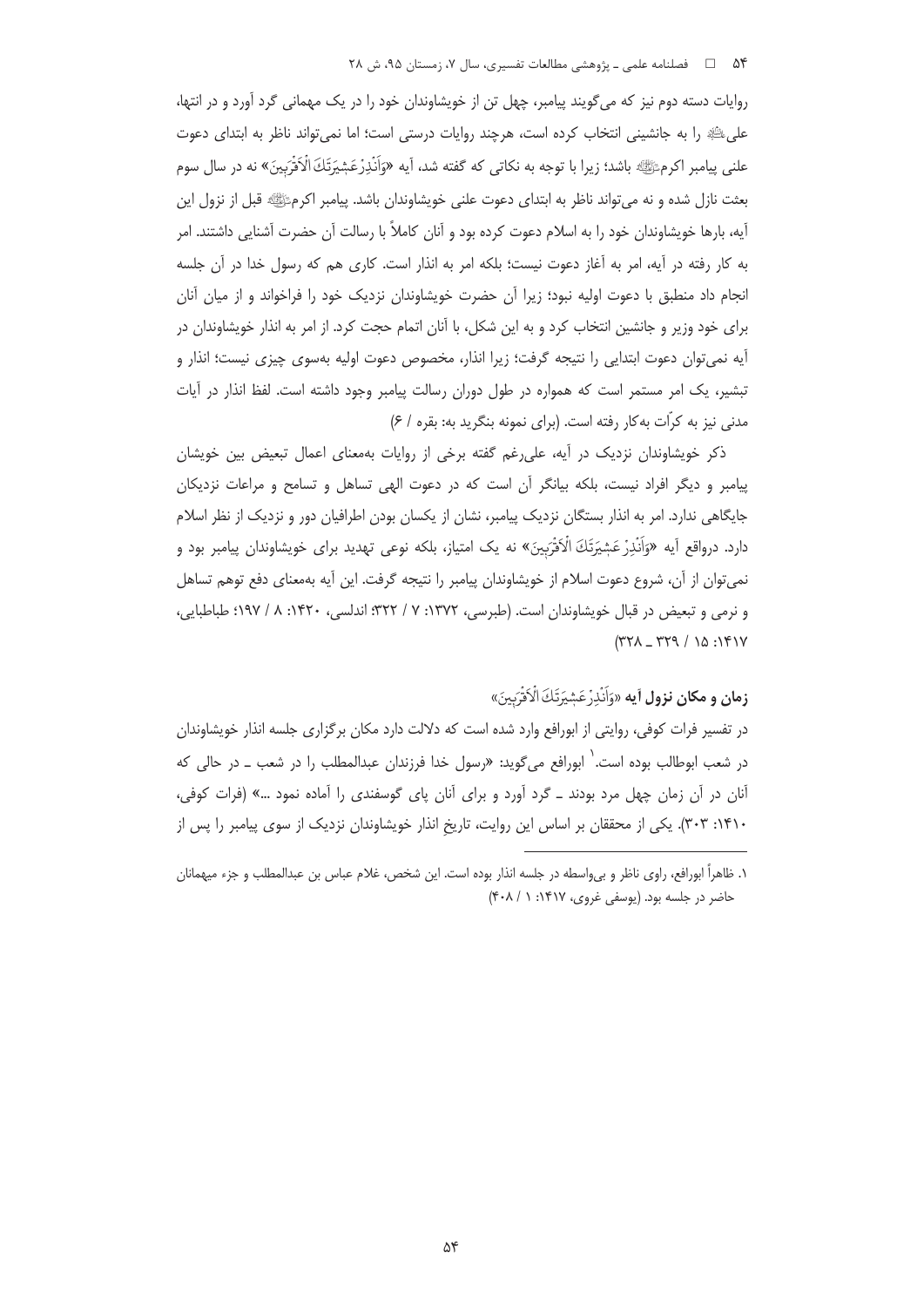بررسی دعوت پیامبر اکرمﷺ بر اساس آیه ۲۱۴ شعراء و ۹۴ حجر ۔ □ ۵۵

محاصره اقتصادی مسلمانان از سوی قریش و در سال ششم هجری<sup>٬</sup> محتمل دانسته است. (بنگرید به: یوسفی غروی، ۱۴۱۷: ۱ / ۴۰۷) در این باره باید گفت که هرچند روایت ابورافع صرفاً گویای مکان گردهمايي خويشاوندان (شعب ابوطالب) است و از محاصره مسلمانان در شعب و زمان وقوع اين جلسه سخني نگفته است، با این حال، معجزهای که در این جلسه به وقوع پیوست و چهل نفر از فرزندان عبدالمطلب با مقدار کمی طعام ــ آن هم طعامی که در آخر همچون وضعیت اول خود باقی ماند ــ کاملاً سیر شدند، احتمال این نظریه را که انذار خویشاوندان در شعب ابیطالب و در حین محاصره اقتصادی انجام گرفته باشد، افزایش میدهد؛ زیرا مطابقت معجزه با وضعیت موجود در شعب که مسلمانان در فشار اقتصادی قرار داشتند، روشن تر مینماید و همان گونه که میدانیم بهترین معجزات، معجزاتی هستند که مطابق با شرایط و نیازهای جامعه باشند. (خویی، بیتا: ۴۱ ـ ۴۰) درواقع، معجزه غذا از یکسو و انتخاب جانشین از سوی دیگر در شعب ابوطالب مشرکان را دچار یأس و اندوه و در مقابل، انگیزه مسلمانان را دو چندان می کرد. با توجه به مطالبی که گفته شد، آیه «وَاَنْدِرْعَشِیَرَتَكَ الْاَقْرَبِینَ» پس از سال ششم بعثت و در زمان محاصره مسلمانان از سوی كفار در شعب ابوطالب نازل شده است.

با توجه به فراهم شدن غذا از سوى اميرمؤمنان على ﷺ به دستور پيامبر اكرمﷺ در جلسه انذار خویشاوندان و با در نظر گرفتن اعجازآمیز بودن طعام فراهم شده و در نهایت، اعلام جانشینی امام علیﷺ از سوی پیامبر اکرمﷺ می توان چنین نتیجه گرفت که تمامی محتوای آن جلسه از ابتدا از سوی پیامبر اسلام به طرز دقیقی برنامهریزی شده بود. با توجه به موارد فوق و با توجه به تحریم اقتصادی مسلمانان از سوی قریش در هنگام وقوع این جلسه می¤وان به شرایط کلی حاکم بر جلسه و تأثیر مثبت آن در آن دوره پی برد.

ب) آيه «فَاصْدَعْ بِما تُؤْمَرُ وَاَعْرِضْ عَنِ الْمُشْرِكِينَ» روايات تفسيري أيه «فَاصْدَعْ بِماْ تُؤْمَرُ وَاَعْرِضْ عَنِ الْمُشْرِكِينَ» گوياي أن است كه پيامبر اكرمﷺ در ابتدا بهصورت پنهانی مردم را بهسوی اسلام دعوت می کرد تا اینکه این آیه نازل شد و دستور به علنی کردن دعوت داد، در ذیل به پنج نمونه از این روایات اشاره میشود:

١. از امام صادق عليه نقل شده است:

رسول خدا پنج سال در مکه بهصورت پنهانی مردم را به اسلام دعوت کرد در حالی که

١. بنا به قول مشهور، تحريم مسلمانان در شعب ابوطالب در سال هفتم بعثت انجام گرفته است؛ (ابن سعد، ١٩۶٨: ١ / ٢٠٩) برخي نيز سال ششم بعثت را آغاز اين تحريم دانستهاند. (بنگريد به: عاملي، ١۴٢۴: ۶٠)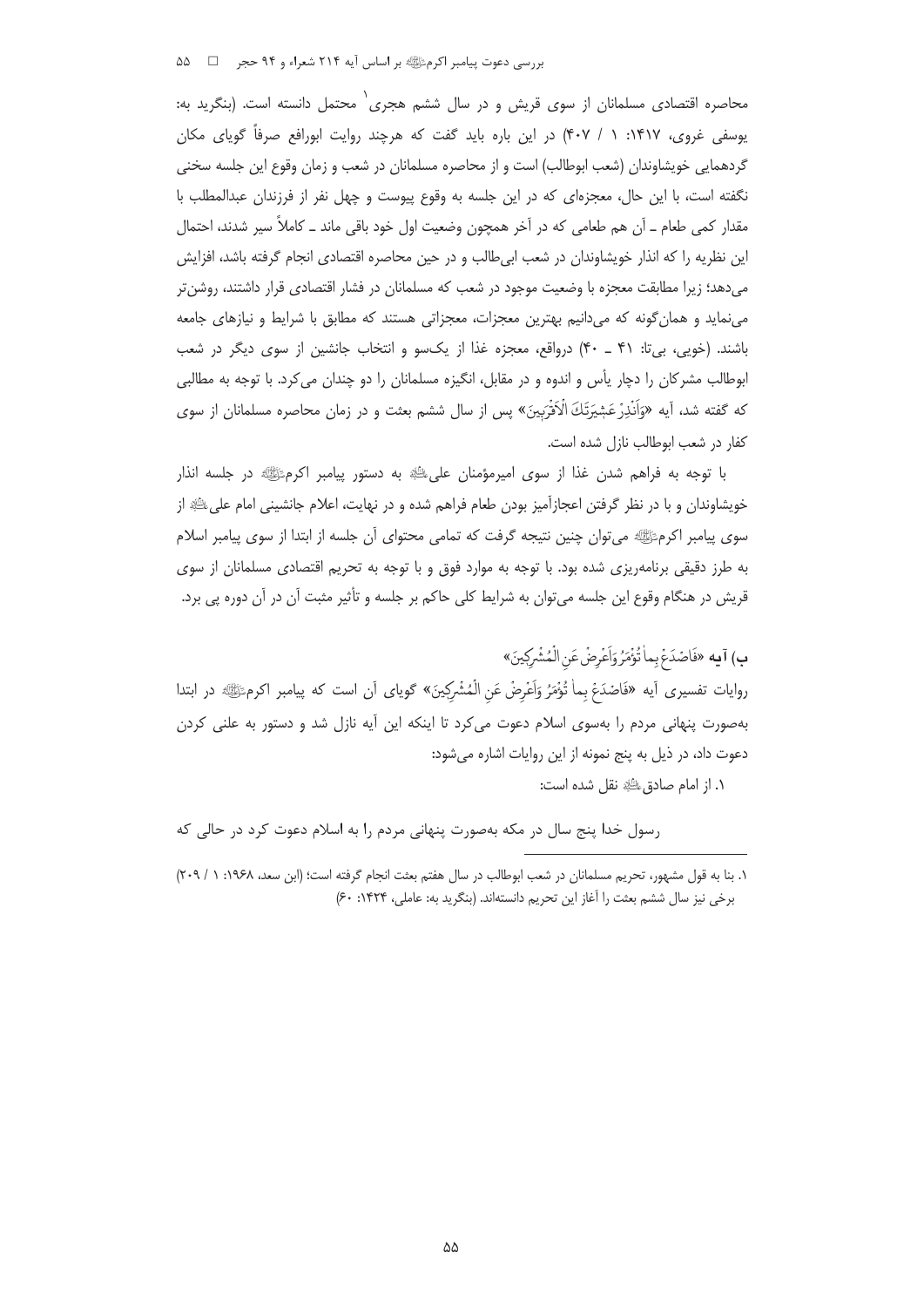على ﷺ و خديجه ﷺ همراه او بودند. آنگاه خداوند به آن حضرت دستور داد دعوت خود را علنی کند. پس از آن، پیامبر اکرمﷺ آشکار شد و دعوت خود را علنی کرد. (ابن بابويه، ١٣٩۵: ٣۴۴)

٢. عبيدالله بن على به نقل إز امام صادق ﷺ أورده است:

پیامبر اسلام پس از نزول وحی، به مدت ۱۳ سال در مکه اقامت داشت که سه سال آن بهصورت پنهانی و همراه با ترس بود. او در این مدت، دعوت خود را آشکار نمی کرد تا اینکه خدا به او دستور داد آنچه را که بدان امر شده، آشکار سازد. (ابن بابویه، ۱۳۹۵:  $(PPF - PFA)$ 

٣. عياشي در تفسير خود از امام صادق ﷺ آورده است:

رسول خدا چند سال در مکه دعوت خود را کتمان می کرد و علیﷺ و خدیجه، و نیز همراه او بودند. سپس خدا به او دستور داد امر خود را آشکار کند. پس آن حضرت آشکار شد و خود را در مقابل قبایل عرب قرار داد. زمانی که پیامبر اکرم آنان را به اسلام دعوت کرد، گفتند: ای دروغگو از ما فاصله بگیر. (عیاشی، ۱۳۸۰: ۲ / ۲۵۳)

۴. طبري در تاريخ خود گزارشي را از عبد الرحمن بن قاسم از پدرش آورده است كه گفت:

به رسول خدا دستور داده شد آنچه را که از جانب خدا بر او نازل می شود، آشکار کند و مردم را از رسالت خویش باخبر سازد و آنان را بهسوی خدا دعوت کند. پیامبر اکرمﷺ از ابتدای رسالت بهمدت سه سال مخفیانه بهسوی اسلام دعوت می کرد تا اینکه خدا به او دستور داد دعوت خویش را علنی نماید. (طبری، ۱۳۸۷: ۲ / ۳۲۲)

۵. از ابن عباس نقل شده است:

پيامبر اكرم مأموريت خود را بهصورت پنهاني انجام ميداد تا اينكه آيه «فَاصْدَعْبِماْ تُؤْمَرُ» نازل شد، پس از آن بود که رسول خدا و پاران آن حضرت، امر خود را آشکار کردند.

بررسي روايات تفسيري أيه «فَاصْدَعْ بِماٰ تُؤْمَرُ وَاَعْرِضْ عَنِ الْمُشْرِكِينَ» روايات تفسيري أيه «فَاصْدَعْ بِماٰ تُؤْمَرُ وَاَعْرِضْ عَنِ الْمُشْرِكِينَ» بيانگر أن است كه أشكار شدن دعوت اسلام پس از مرحله دعوت مخفى، همراه با نزول اين آيه بوده است. اين در حالي است كه آيه «فَاصْدَعْ بِماْ تُؤْمَرُ وَاَعْرِض عَنِ الْمُشْرِكِينَ» در سوره حجر قرار دارد كه بر اساس روايات ترتيب نزول، در جايگاه پنجاه و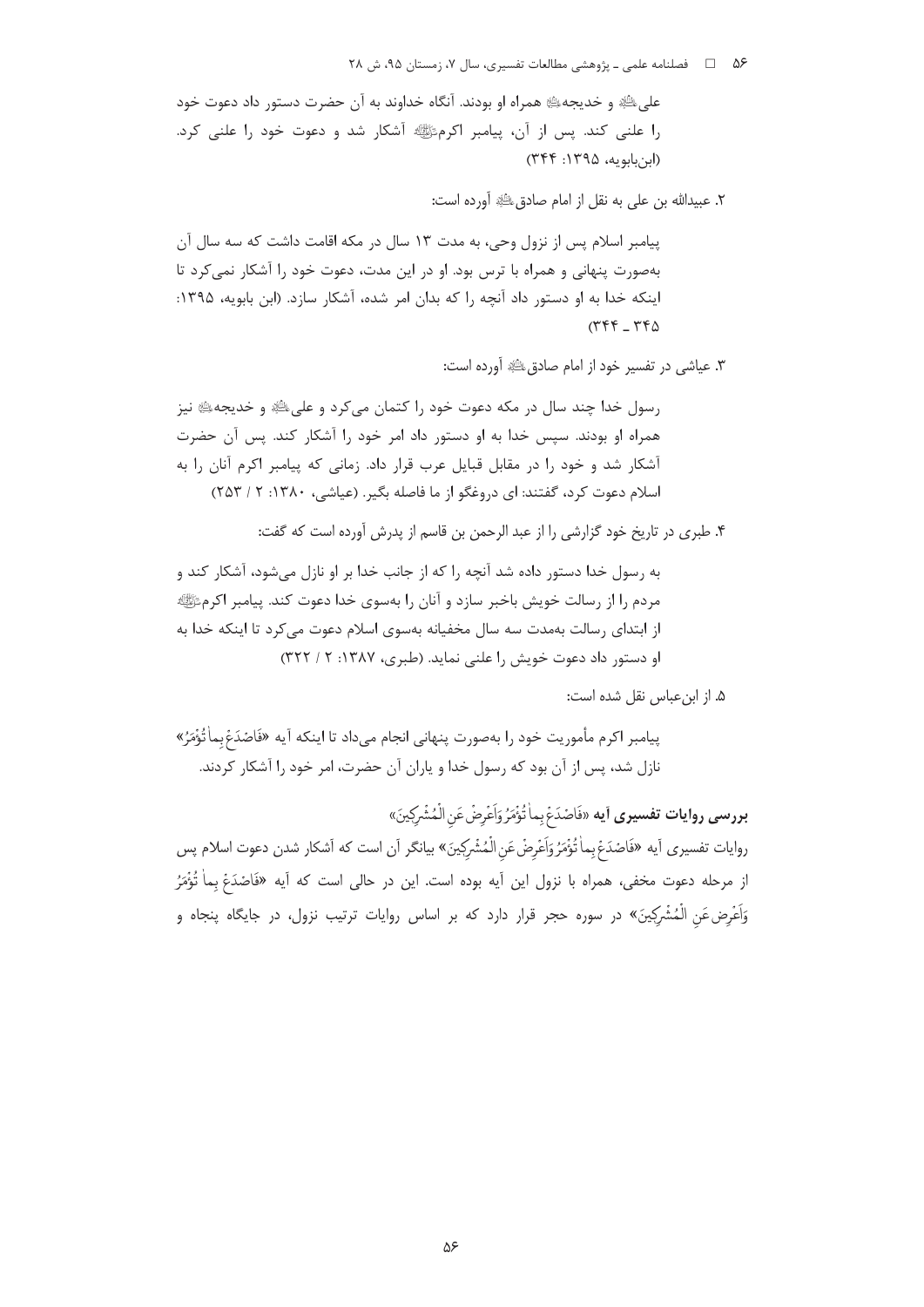بررسی دعوت پیامبر اکرمﷺ بر اساس آیه ۲۱۴ شعراء و ۹۴ حجر ۵۷

چهارم است. (معرفت، ۱۴۱۵: ۱ / ۱۱۱) اگر دوران دعوت مخفی پیامبر، سه سال به طول انجام باشد، بسیار بعید است تا آن زمان در طول این سه سال، ۵۳ سوره از قرآن نازل شده باشد. این مقدار بر اساس کلمات محاسبه شده، چیزی حدود ۲۵۰۰۰ واژه است که تقریباً ثلث قرآن را در بر میگیرد، بنابراین، همان اشکالی که به روایات تفسیری آیه »وَاَنْذِرْعَشِیَرَتَكَ الْاَقْرَبِینَ» وارد بود، بر این روایات نیز، البته در مقیاس بیشتری وارد است. <sup>(</sup>

مضامين آيات نازل شده قبل از «فَاصْدَعْ بِماٰ تُؤْمَرُ وَاَعْرِضْ عَنِ الْمُشْرِكِينَ»، نافي نزول اين آيه در ارتباط با أغاز دعوت علني است؛ زيرا محتواي اين آيات، نشان ميدهد كه قبل از نزول آيه «فَاصْدَعْ بماٰ تُؤْمَرُ وَاَعْرِضْ عَن الْمُشْركِينَ» دعوت پيامبر اكرم بهصورت علني بوده است. براي نمونه آيات ابتدايي سوره حجر، نه تنها نشاني از «دعوت مخفی» ندارد، بلکه در این آیات، مقابله مشرکان با دین الهی کاملاً آشکار است. در آیات نخست این سوره، تهدید شدیدی متوجه کفار شده و همچنین تصریح شده است که مشرکان، دعوت پیامبر اسلام را نمي يذيرفتند و به آن حضرت، نسبت جنون مي دادند:

وَقِالُوا يِأَ إِنَّهَا الَّذِي نُزِّلَ عَلَيْهِ الذِّكُّرُ انَّكَ لَمَجْنُونٌ \* لَوْ ماٰ تَأْتِيناٰ بِالْمَلأِ يكَةِ انْ كُنْتَ مِنَ الصّادقينَ.  $(Y, 8 | X)$ 

در آیات پایانی سوره یوسف نیز که در ترتیب نزول، پیش از سوره حجر قرار دارد (بنگرید به: ابن ضریس، ۰۱۴۰۸): ۳۴: سیوطی، ۱۴۲۱: ۱ / ۱۱۱)، مطالبی بیان شده است که محتوای آنها با حال و هوای دعوت مخفی ناهمخوان است (بنگرید به: یوسف / ۱۱۱ \_ ۱۰۲). این آیات، نشان می دهد که پیامبر اکرمﷺ در آن زمان، حريصانه مشغول دعوت كافران به اسلام بوده است. ادامه آيات مزبور، به رويگرداني مشركان از آيات خدا اشاره و آنان را به عذاب تهدید کرده است.

**تفسير صحيح أيه** «فَاصْدَعْ بِماٰ تُؤْمَرُ وَاَعْرِضْ عَنِ الْمُشْرِكِينَ» فعل امر «فاصدع» از ریشه «صدع» بهمعنای «شکافتن» است. (بنگرید به: ابندرید، ۱۹۸۸: ۲ / ۶۵۳ جوهري، ١٣٧۶: ٣ / ١٢٣١). «صَدَعَ بالحقّ»؛ يعني: «او حق را أشكار كرد و بين حق و باطل تمايز داد». (زمخشري، ١٩٧٩: ١ / ٣۵١): ابن منظور، ١٣١۴: ٨ / ١٩۶). در مورد عبارت «فَاصْدَعْ بِماْ تُؤْمَرُ» معاني مختلفي ذکر شده است. فیروزآبادی در قاموس خود می گوید:

١. بررسی کمّی آیات قرآن کریم تنها میٍتواند یک قرینه در کنار سایر دلایل باشد. افزون بر این، اشکال مورد نظر، تنها به قول مشهور ـ كه دعوت مخفى را سه سال مىداند ـ وارد است و شايد درباره رواياتى كه دوران دعوت مخفى را حدود ینج سال دانستهاند، نتوان بدین گونه استدلال کرد.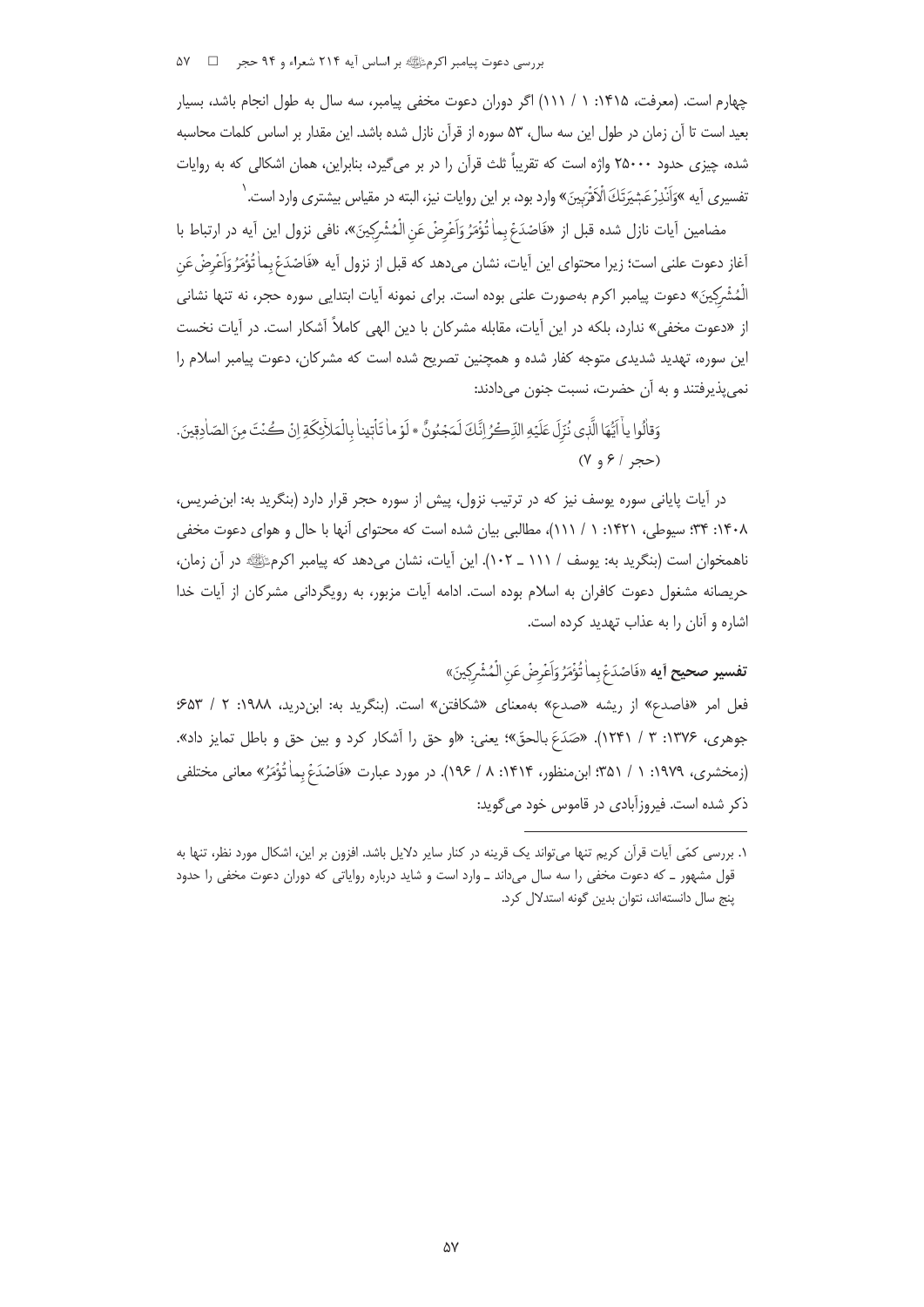فَاصْدَعْ بماٰ تُؤْمَرُ به اين معناي است كه جماعات مشركان را با توحيد بشكاف يا قرآن را با صدای بلند قرائت کن یا آن را آشکار کن یا به حق داوری کن و حق را با باطل درنیامیز یا به آنچه مأمور میشوی بپرداز یا بهوسیله آن بین حق و باطل جدایی انداز. (فيروزآبادي، ١٤١۵: ٣ / ٤٤)

برای فهم بهتر این آیه لازم است سیاق آن بررسی شود. توجه به سیاق در فهم کلام از اهمیت ویژهای برخوردار است. برای فهم دقیق سخن، چه گفتاری و چه نوشتاری نیاز است که به قرینههای همبافتی موجود در کلام توجه شود. توجه به سیاق، اصلی عقلایی است که در همه زبانها به آن ترتیب اثر داده میشود. (بابایی و همکاران، ۱۳۸۸: ۱۲۰) فهم صحیح قرآن نیز همچون سایر متون، نیازمند فهم درست سیاق است.

حال با توجه به سياق أيه «فَاصْدَعْ بِماْ تُؤْمَرُ وَاَعْرِضْ عَنِ الْمُشْرِكِينَ» بايد گفت كه اين أيه علىرغم بيان برخی از روایات و بر خلاف تصور عمومی، در حقیقت، دستوری در جهت استمرار دعوت الهی و توجه نکردن به خواستههای مشرکان است، نه اینکه اشاره به شروع دعوت علنی اسلام داشته باشد. (بنگرید به: دروزه،  $(5. / 9.1717$ 

سیاق آیه «فَاصْدَعْ بِماٰ تُؤْمَرُ وَاَعْرِضْ عَنِ الْمُشْرِكِينَ» در آیه ۹۹ ــ ۸۰ نمایان شده است.در این آیات مشاهده مىشود كه أيات قبل و بعد أيه «فَاصْدَعْ بِماٰ تُؤْمَرُ وَاَعْرِضْ عَنِ الْمُشْرِكِينَ» بيانگر أن است كه پيش از نزول اين .<br>آیات، پیامبر اکرم انذار داده بود و در نتیجه، گروهی ایمان آورده و گروهی دیگر جاده عناد و لجاجت پیش گرفته بودند. در آیه ۸۸ از این سیاق، خدای متعال از پیامبر اکرمﷺ خواسته است تا پر و بال رحمت خود را بر مومنان امت بگستراند. سیاق، نشان از آن دارد که این آیات در شرایطی نازل شدهاند که عده بسیاری از مشرکان مکه در مقابل پیامبر اسلام قرار گرفته بودند و عملاً مرز بین اسلام و کفر شناخته شده بود. سیاق أيات، مخالف با نزول أيه «فَاصْدَعْ بِماٰ تُؤْمَرُ وَاَعْرِضْ عَنِ الْمُشْرِكِينَ» در ابتداى دعوت عمومى است. أيه ٩١: «اَلَذِّينَ جَعَلُوا الْقُرْءاٰنَ عِضِينَ» اشاره می کند که قبل از نزول این آیات، مشرکانی در مکه بودند که به دستورات الهی ایمان نمی]وردند و تنها بخش هایی را که مطابق با میل آنان بود، می پذیرفتند.

در آیات بعد، از «مستهزئین» سخن گفته شده است. پرسشی که در اینجا مطرح میشود این است که در صورت مخفی بودن دعوت پیامبر در سه سال آغازین رسالت، وجود این استهزا کنندگان ــ که اسامی آنان در روایات آمده است (بنگرید به: بیهقی، ۱۴۰۵: ۲ / ۳۱۸ \_ ۳۱۶: ذهبی، ۱۴۱۳: ۱ / ۲۲۴) \_ چه معنایی دارد؟!

خدا در آيه «فَاصْدَعْ بِماْ تُؤْمَرُ وَاَعْرِضْ عَنِ الْمُشْرِكِينَ» از پيامبر خود خواسته است علىرغم تمسخر و مخالفت مشركان و ميل قلبي كافران به تساهل و تسامح در ارتباط با تبليغ دين اسلام، به سخنان آنان اعتنا نکند و همواره آنچه را که به آن امر می شود، بهروشنی اعلام کند. در این آیه، نوعی پیوستگی به چشم

Δλ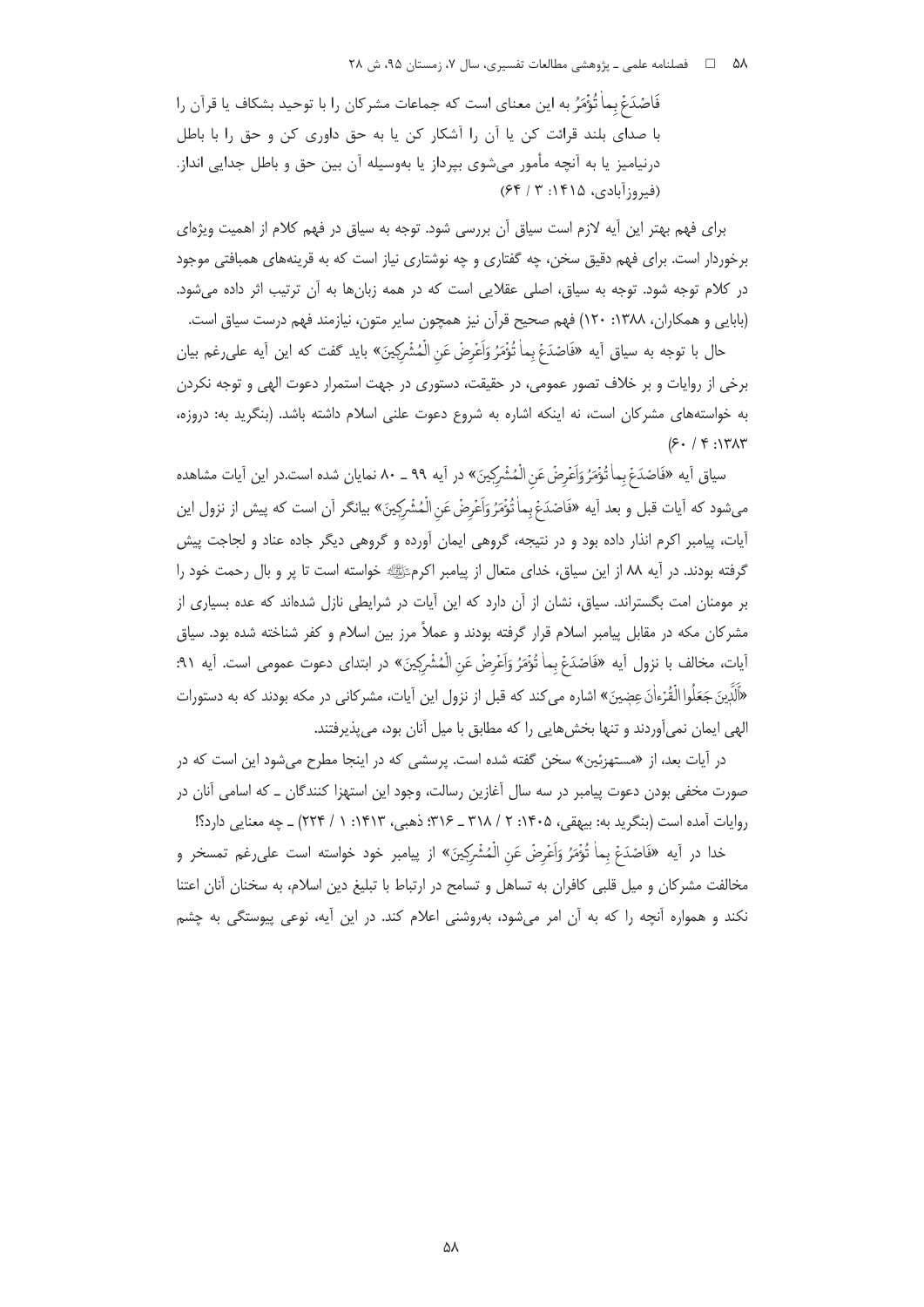بررسی دعوت پیامبر اکرمﷺ بر اساس آیه ۲۱۴ شعراء و ۹۴ حجر ۔ □ ۔ ۵۹

می خورد، به این معنا که خدا به پیامبر خود دستور میدهد آیات قرآن کریم و هر پیامی را که از ناحیه خدا دریافت می کند، بهصورت کامل به مردم منتقل کند. این آیه درواقع پاسخی قاطع به مشرکان است ــ به مشرکانی که انتظار ملایمت و کوتاهی در تبلیغ اسلام از سوی پیامبر اکرمﷺ را داشتند ــ و از این حیث می تواند مشابه سوره کافرون تلقّی گردد که قاطعانه و با لحنی استوار در برابر خواستههای مشرکان اعلام موضع كرده است.

# تعبير «ماْ تُؤْمَرُ» در قرآن كريم

تعبیر «ماٰ تُؤْمَرُ» در موضع دیگری از قرآن نیز بهکار رفته است که توجه به آن میتواند تا حدی به فهم ما از آيه «فَاصْدَعْ بِماٰ تُؤْمَرُ وَاَعْرِضْ عَنِ الْمُشْرِكِينَ» كمك كند، در آيه ١٠٢ سوره صافات آمده است:

فَلَمّا بَلَغَ مَعَهُ السَّعْيَ قالَ ياٰ بُنَّ لِنِّ أَرٰى في الْمَناٰمِ اَنِّ اَذْبَحُكَ فَانْظُرْ ماٰذا تَرٰى قالَ ياْ اَبَتِ افْعَلْ ماٰ تُؤْمَرُ سَتَجِدُنِّ إِنْ شَأَءَ اللَّهُ مِنَ الصّاٰبِرِينَ

در این آیه، عبارت «افْعَلْ ماْ تُؤْمَرُ» در حالت استمراری است، به این معنا که ابراهیم،ﷺ زمانی که نظر اسماعیلﷺ را درباره فرمان خدا بر ذبح او جویا شد، اسماعیل پاسخ داد: «پدر جان، آنچه را که به آن امر می شوی انجام بده.» نکته این است که اسماعیل ﷺ با علم به اینکه پدرش ابراهیم ﷺ در مقام پیامبری قرار دارد و همواره باید تابع دستورات الهی باشد، بهصورت عام به پرسش پدر پاسخ میدهد و به او می گوید: «هر أنچه را كه بدان امر مىشوى انجام بده». به ديگر سخن، اسماعيلﷺ به اصل وظيفه پيامبران؛ يعنى انجام دستورات الهی در همه حال توجه میکند که در مورد حضرت ابراهیمﷺ، دستور به ذبح فرزند تنها یکی از آنها بوده است.

عبارت «فَاصْدَعْ بماٰ تُؤْمَرُ» نيز دلالت بر امري عام دارد، بهگونهاي كه از پيامبر اكرمﷺ ميخواهد همواره و بهطور مستمر، دستورهای خدا را اجرا کند و در جهت تبلیغ آنها قدم بردارد. آیه مورد نظر از این حیث با أيات ديگري كه اشاره به ابلاغ امر خاصي از سوي رسول اكرمﷺ دارد، متفاوت است. براي نمونه، در آيه ۶۷ سوره مائده: «ياْ اَيُّهَا الرَّسُولُ بَلِّغُ ماْ اُنْزِلَ اِلَيْكَ مِنْ رَبِّكَ»، امرى كه قرار بود پيامبر به مردم ابلاغ كند، امرى خاص و مشخص از جانب خدا بود، حال آنكه در آيه «فَاصْدَعُ بِماٰ تُوْمَرُ» چنين نيست، بههمين دليل، فعلِ پس از امر در آيه «فَاصْدَعْ بِماْ تُؤْمَرُ»، به شكل مضارع و در آيه «ياْ اَيُّهَا الرَّسُولُ بَلِّغْ ماْ أُنْزِلَ اِلَيْكَ مِنْ رَبّكَ» به شكل ماضي به كار رفته است، پس أيه «فَاصْدَعْ بماٰ تُؤْمَرُ وَاَعْرِضْ عَنِ الْمُشْرِكِينَ» اشاره به أشكار كردن امري خاص از سوی پیامبر اکرمﷺ ندارد که بتوان روایات موجود را بر آن تطبیق داد.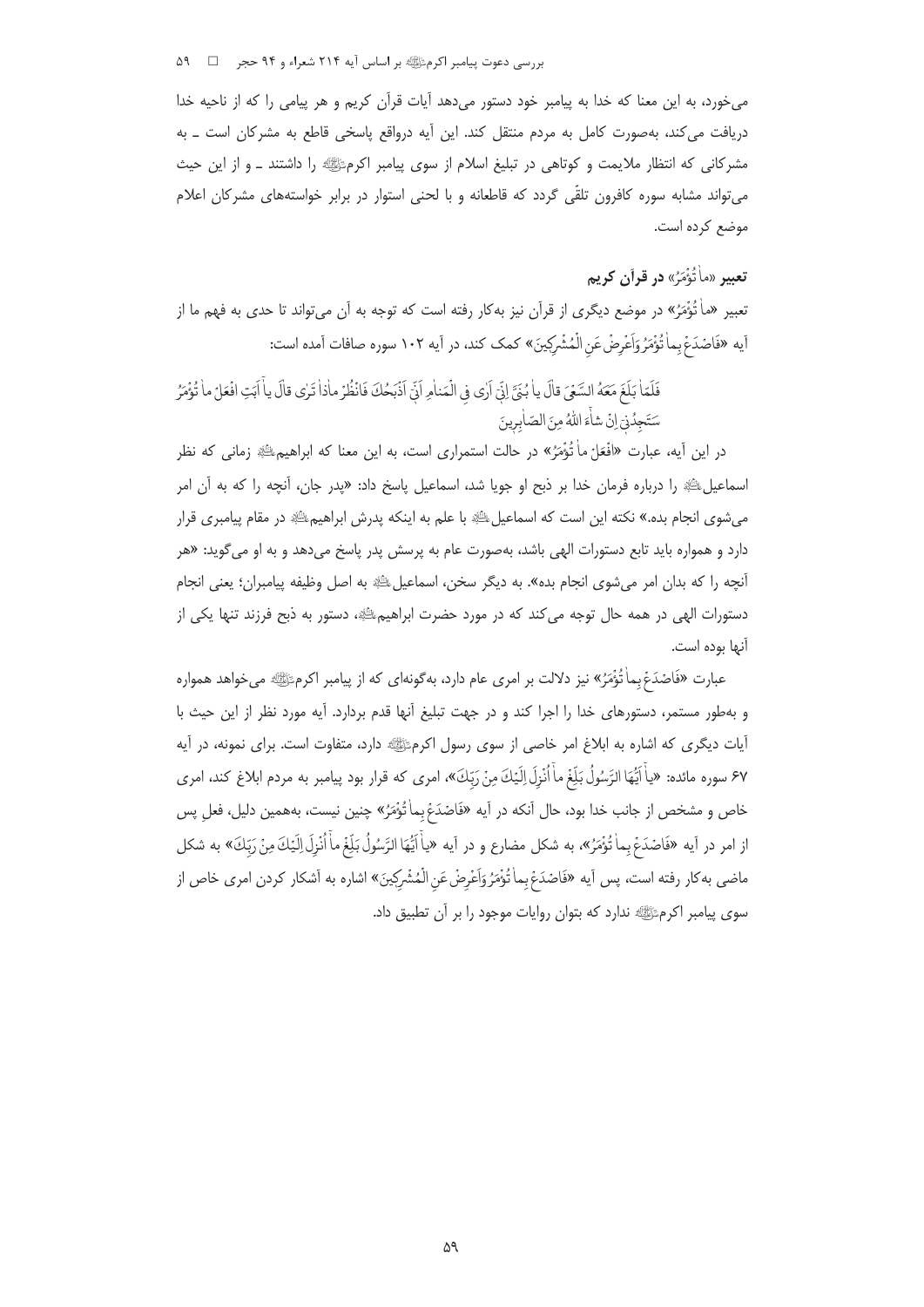#### نتىجە

١. آيات «وَاَنْذِرْعَشِيَرَتَكَ الْأَقْرَبِينَ» و «فَاصْدَعْ بِماٰ تُؤْمَرُ وَاَعْرِضْ عَنِ الْمُشْرِكِينَ»، پس از سال ششم بعثت نازل شده است و ارتباطی با پایان «دعوت مخفی» یا شروع «دعوت علنی» ندارد. نتیجه مذکور، بر خلاف دیدگاه مشهور است که نزول این آیه را پس از سال سوم بعثت و در ابتدای دوره «دعوت علنی» پیامبر اسلام میداند.

۲. آیه «وَاَنْذِرْ عَشِیَرَتَكَ الْأَقْرَبِینَ» که در شعب ابوطالب نازل شده است، درواقع هشداری جدی به خویشاوندان نزدیک پیامبر اکرمﷺ و به طریق اولی، سایر افراد بود. این آیه، دلالت بر شروع دعوت پیامبر اکرمﷺ از خویشاوندان نزدیک ندارد. پس از نزول آیه مزبور، پیامبر اکرمﷺ خویشاوندان خود را در شعب ابوطالب انذار داد و سپس با معجزه طعام و انتخاب جانشین، مشرکان را مأیوس کرد.

٣. آيه «فَاصْدَعْ بماْ تُؤْمَرُ وَاَعْرِضْ عَنِ الْمُشْرِكِينَ» اشاره به آشكار كردن امر خاصى همچون دعوت اسلامى از سوی پیامبر اکرمﷺ ندارد، بلکه این آیه در حقیقت دستوری در جهت استمرار دعوت الهی و توجه نکردن به خواستههای مشرکان است.

## منابع و مآخذ

- قرأن كريم، ترجمه محمدمهدي فولادوند.
- ابن بابويه، محمد بن علي (صدوق)، ١٣٩٥ ق، كم*ال الدين و تمام النعمه*، تصحيح علي اكبر غفاري، تهران، اسلاميه.
	- ابن جوزي، ابوالفرج عبدالرحمن، ١٤٢٢ ق، *زاد المسير في علم التفسي*ر، بيروت، دار الكتاب العربي.
		- ابن دريد، محمد بن حسن، ١٩٨٨ م، *جمهره اللغه*، بيروت، دار العلم للملايين.
			- ابن سعد، محمد، ۱۹۶۸ م، *الطبقات الكبرى*، بيروت، دار صادر.
- ابن ضريس، ابوعبدالله محمد بن ايوب، ١٤٠٨ ق، *فضائل القرآن و ما أنزل من القرآن بمكه و ما أنزل* ب*المدينه*، دمشق، دار الفكر .
	- ابن منظور، محمد بن مكرم، ١٤١٤ ق، *لسان العرب*، بيروت، دار صادر.
	- اندلسي، ابو حيان محمد بن يوسف، ١٤٢٠ ق، *البحر المحيط في التفسي*ر، بيروت، دار الفكر.
- بابایی، علی اکبر، غلامعلی عزیزی کیا، مجتبی روحانی راد، زیر نظر محمود رجبی، ۱۳۸۸، *روش شناسی تفسیر قرآن*، قم، یژوهشگاه حوزه و دانشگاه.
	- بحراني، سيدهاشم، ١٤١٦ ق، *البرهان في تفسير القرآن*، تهران، بنياد بعثت.